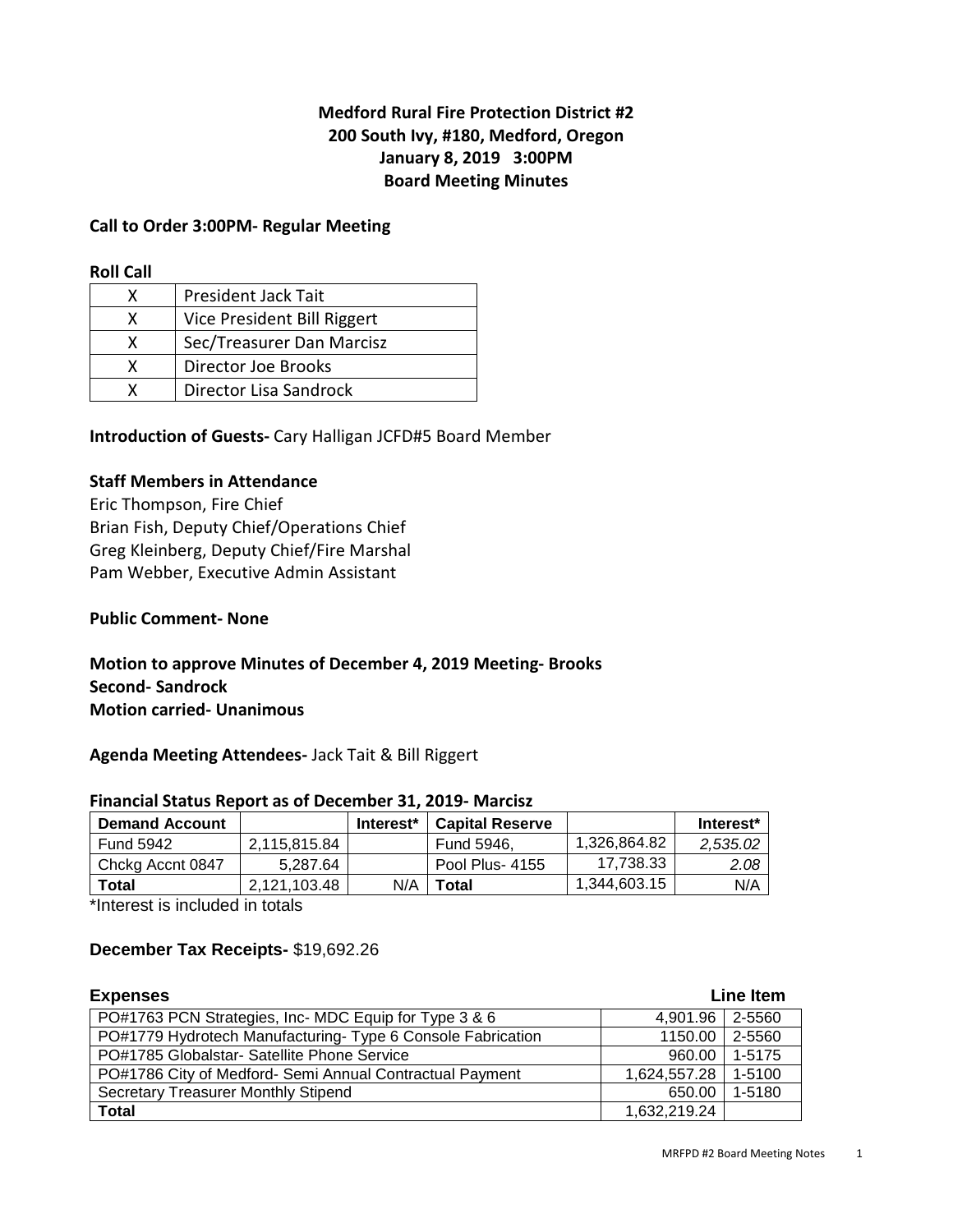**Expenses Motion to pay \$1,632,219.24 in expenses- Riggert Second- Brooks Motion carried- Unanimous** 

### **Correspondence- None**

### **New Business**

### **Proposed Budget Items- Fish**

The subject of MFR administrative support to the District has been a recent discussion. Chief Fish introduced the subject of compensation for the amount of administrative time utilized by MRFPD2. Chief is in the process researching and documenting the hours devoted to board business. He asked if the board is supportive, and if the subject should be pursued this further. Marcisz noted that it makes sense with the tasks performed and support provided. She attends the district meetings, posts public notices, compiles and posts agendas and minutes, updates the policy manual, develops the newsletter and various other tasks. Compensation to the City would be conducted in the same manner that the district shares the personnel expenses for a shared Deputy Fire Marshal. The board of directors would like to keep this in discussion and possibly consider it as a budget item.

Riggert expressed his appreciation for the space at City Hall that the board of directors utilizes for meetings. Fish acknowledged and noted the city does not charge for community meeting space.

### **Managing the Policy Manual Index- Webber**

Webber updated the Policy Manual index and offered to keep it up to date along with manual changes and additions.

### **Budget Preparations- Marcisz**

Marcisz briefly reviewed the budget calendar and asked staff to provide any budget requests at the February board meeting. There was a brief discussion regarding the State of Oregon requirements to appoint a budget officer.

#### **Motion to appoint Dan Marcisz as the Budget Officer for the upcoming year- Brooks Second- Sandrock Motion carried- Unanimous**

### **Profit and Loss Report- Marcisz**

Marcisz explained the report. He also explained the Budget to Actual report. We are half way through the year and the report reflects 40% expended. This is what he would expect and is in line with the budget.

He explained the amount that was paid to conduct the audit. Marcisz noted that the auditors were very helpful with the district budgetary responsibilities.

## **Old Business**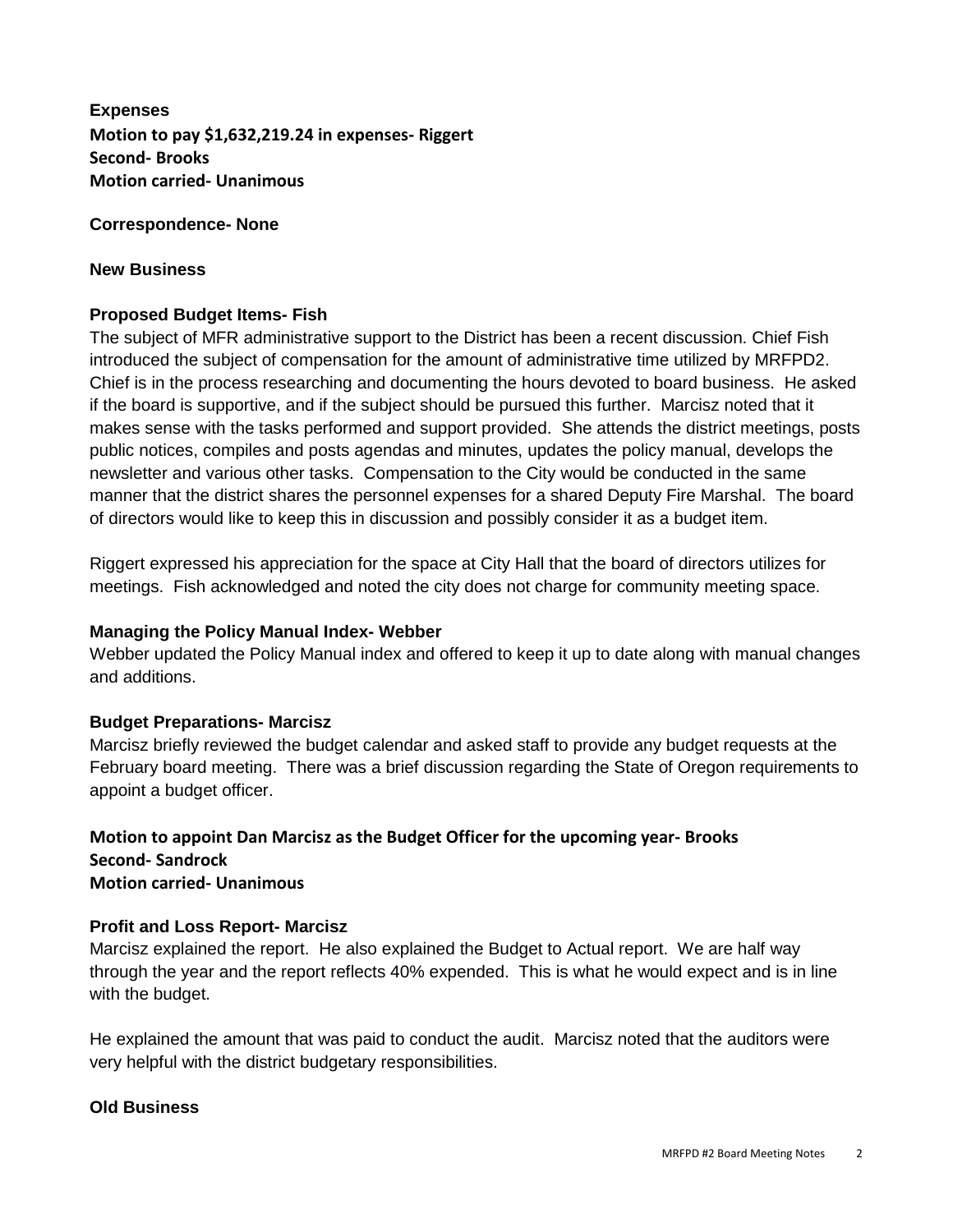## **SDAO Grant Update- Marcisz**

Marcisz spoke with Mr. Davenport at SDAO. The grant application is still in process and we are waiting for notification.

### **Policy Manual- Marcisz**

- Duties of the Board Secretary Treasurer- 2<sup>nd</sup> Reading
- Stipend Policy- 2<sup>nd</sup> Reading
- Meeting Attendance- 2<sup>nd</sup> Reading

# **Motion to approve policies on Duties of the Board Secretary, Stipend Policy and the Meeting Attendance Policy- Marcisz**

**Second- Sandrock** 

### **Motion carried- Unanimous**

- Stipend Policy- There was a suggestion to move the 1st paragraph into the 2nd paragraph position. Marcisz agreed and will make the correction.
- Fiscal Policy- Discussion and first reading, 2nd reading will take place at the February meeting.
- Status of employees serving on the District Board of Directors- Chief Fish noted that MFR has a policy in place

## **Staff Report**

### **Activity Reports- Fish**

The reports were emailed to the board members for review.

## **Call for newsletter articles- Webber**

Suggestions were as follows:

- New Fire Chief Thompson introductory letter
- Type 6 Engine
- Article on fire extinguisher use and keeping them up to date
- Urban Interface grant for an evaluation. This will include the Vegetation Ordinance and a new FireWise Community
- Updated picture of Board of Directors

### **Status of Aerial- Fish/Thompson**

Chief reported that the authorization to order the ladder truck will go before the City Council on the Jan 16<sup>th</sup> meeting in the amount of \$1,393,374. The apparatus replaced the current 20 year old ladder truck, improving equipment dependability, safety, and delivery of service. It will take approximately one year to build. It will include a pump and master stream nozzles. The tank will hold approximately 300-500 gallons, depending on space. Chief noted that including a pump provides more flexibility. The existing 1999 aerial will remain with MFR for about 15 months. The